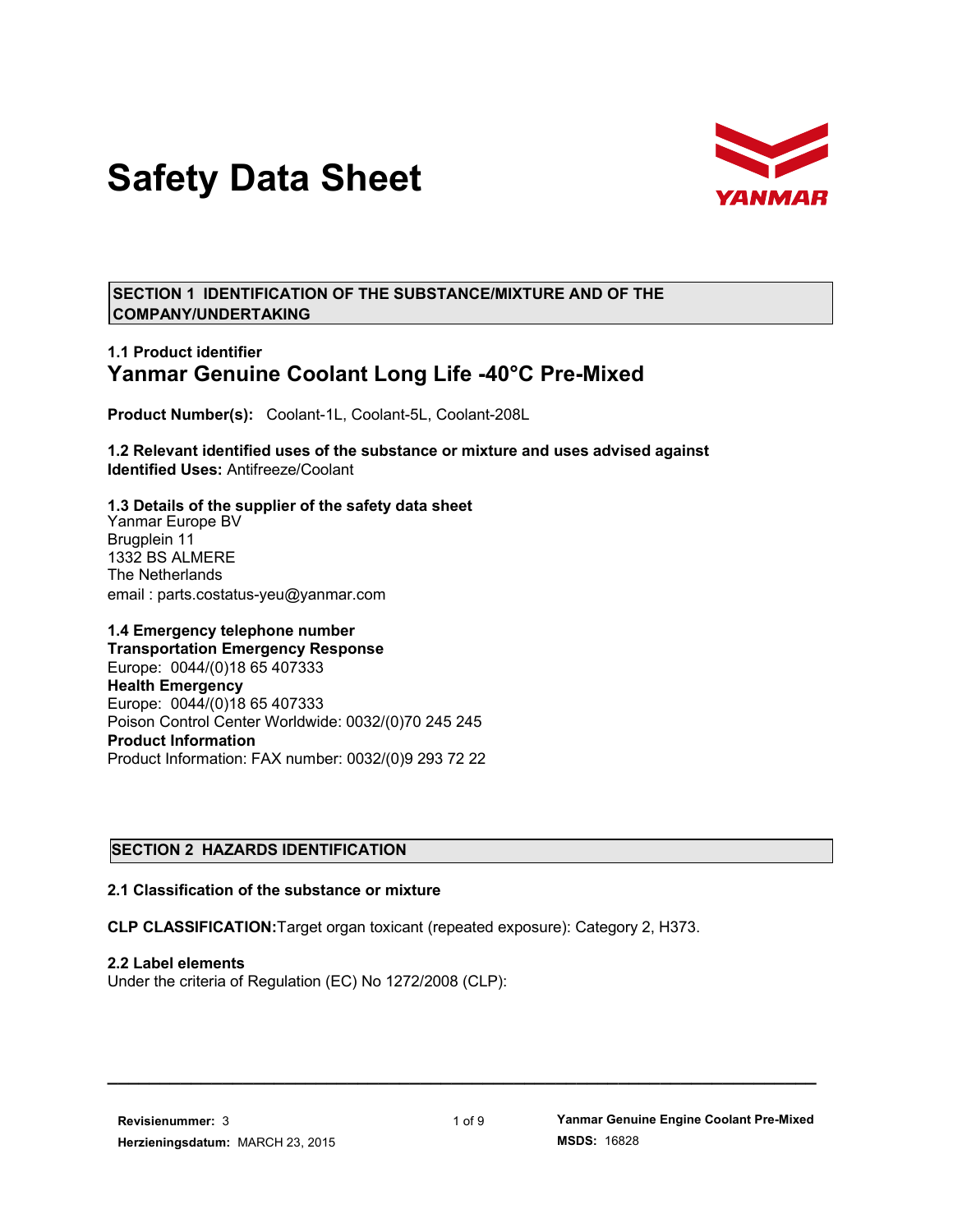

**Health Hazards:** May cause damage to organs (Kidney) through prolonged or repeated exposure (H373).

- contains: Ethylene glycol

## **PRECAUTIONARY STATEMENTS:**

**General:** Keep out of reach of children (P102). If medical advice is needed, have product container or label at hand (P101).

**Prevention:** Do not breathe dust/fume/gas/mist/vapours/spray (P260).

**Response:** IF SWALLOWED: Immediately call a POISON CENTER or doctor/physician (P301+P310). **Disposal:** Dispose of contents/container in accordance with applicable local/regional/national/international regulations (P501).

## **2.3 Other hazards**

This product is not, or does not contain, a substance that is a potential PBT or a vPvB.

## **SECTION 3 COMPOSITION/ INFORMATION ON INGREDIENTS**

### **3.2 Mixtures**

This material is a mixture.

| <b>COMPONENTS</b> | <b>CAS</b>     | EC.           | <b>REGISTRATION</b>        | <b>CLP</b>            | <b>AMOUNT</b>  |
|-------------------|----------------|---------------|----------------------------|-----------------------|----------------|
|                   | <b>NUMBER</b>  | <b>NUMBER</b> | <b>NUMBER</b>              | <b>CLASSIFICATION</b> |                |
| Ethylene glycol   | $107 - 21 - 1$ | 203-473-3     | 01-2119456816-2 Acute Tox. |                       | 34 - 80        |
|                   |                |               |                            | 4/H302; STOT RE       | <b>%weight</b> |
|                   |                |               |                            | 2/H373                |                |
| Sodium            | 19766-89-3     | 243-283-8     | Exempt                     | Repr. 2/H361D         | $ 0.1 - 3 $    |
| 2-ethylhexanoate  |                |               |                            |                       | %weight        |

The full text of all CLP H-statements is shown in Section 16.

## **SECTION 4 FIRST AID MEASURES**

#### **4.1 Description of first aid measures**

**Eye:** No specific first aid measures are required. As a precaution, remove contact lenses, if worn, and flush eyes with water.

**\_\_\_\_\_\_\_\_\_\_\_\_\_\_\_\_\_\_\_\_\_\_\_\_\_\_\_\_\_\_\_\_\_\_\_\_\_\_\_\_\_\_\_\_\_\_\_\_\_\_\_\_\_\_\_\_\_\_\_\_\_\_\_\_\_\_\_\_**

**Skin:** No specific first aid measures are required. As a precaution, remove clothing and shoes if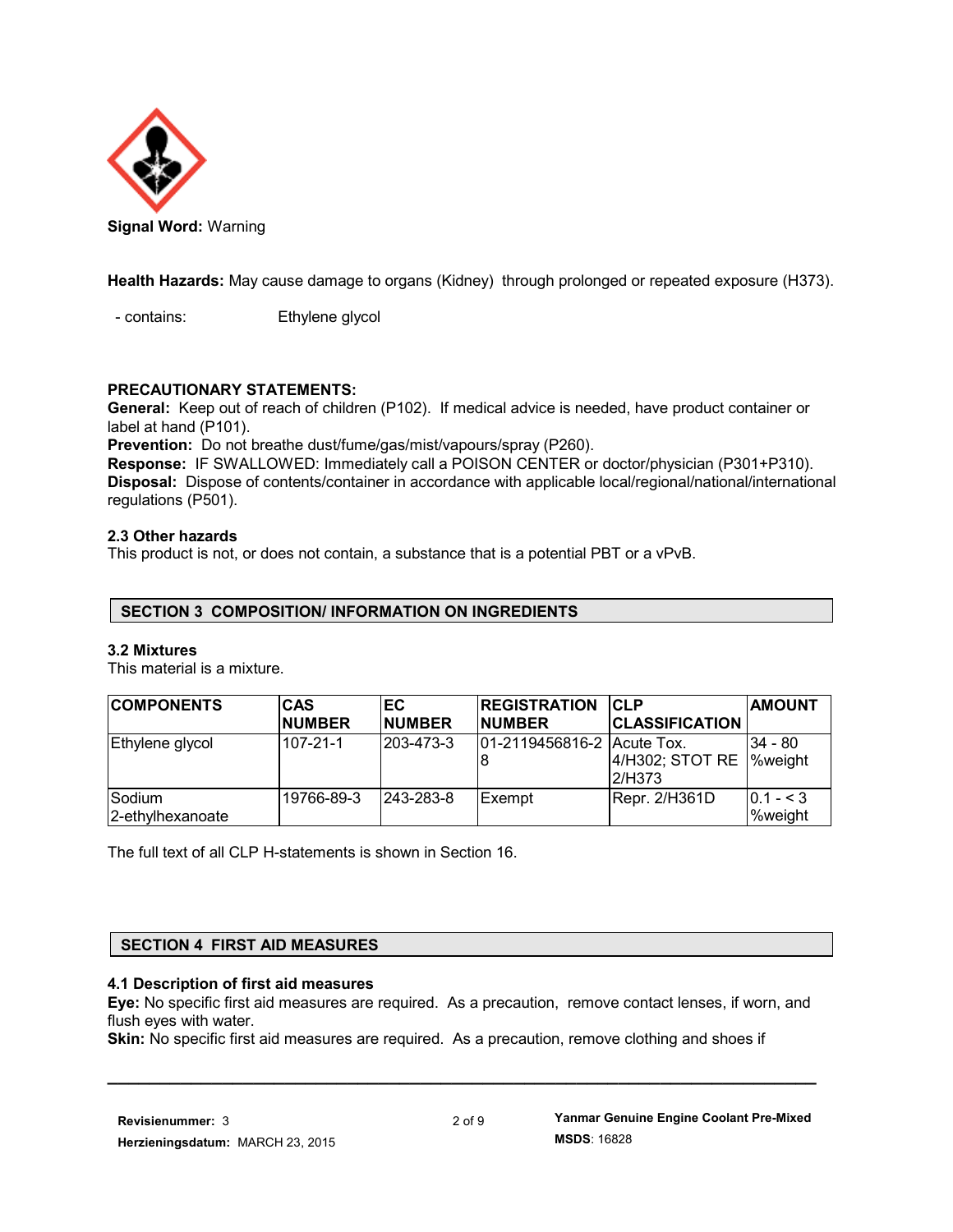contaminated. To remove the material from skin, use soap and water. Discard contaminated clothing and shoes or thoroughly clean before reuse.

**Ingestion:** If swallowed, get immediate medical attention. Do not induce vomiting. Never give anything by mouth to an unconscious person.

**Inhalation:** No specific first aid measures are required. If exposed to excessive levels of material in the air, move the exposed person to fresh air. Get medical attention if coughing or respiratory discomfort occurs.

### **4.2 Most important symptoms and effects, both acute and delayed IMMEDIATE SYMPTOMS AND HEALTH EFFECTS**

**Eye:** Not expected to cause prolonged or significant eye irritation.

**Skin:** Contact with the skin is not expected to be harmful.

**Ingestion:** May be harmful if swallowed.

**Inhalation:** Not expected to be harmful if inhaled. Breathing this material at concentrations above the recommended exposure limits may cause central nervous system effects. Central nervous system effects may include headache, dizziness, nausea, vomiting, weakness, loss of coordination, blurred vision, drowsiness, confusion, or disorientation. At extreme exposures, central nervous system effects may include respiratory depression, tremors or convulsions, loss of consciousness, coma or death.

**DELAYED OR OTHER SYMPTOMS AND HEALTH EFFECTS:** Contains material that may cause damage to the following organ(s) following repeated inhalation at concentrations above the recommended exposure limit: Kidney

**4.3 Indication of any immediate medical attention and special treatment needed** Not applicable.

## **SECTION 5 FIRE FIGHTING MEASURES**

### **5.1 Extinguishing media**

Use water fog, foam, dry chemical or carbon dioxide (CO2) to extinguish flames. Dry Chemical, CO2, AFFF Foam or alcohol resistant foam.

#### **5.2 Special hazards arising from the substance or mixture**

**Combustion Products:** Highly dependent on combustion conditions. A complex mixture of airborne solids, liquids, and gases including carbon monoxide, carbon dioxide, and unidentified organic compounds will be evolved when this material undergoes combustion.

#### **5.3 Advice for firefighters**

This material will burn although it is not easily ignited. See Section 7 for proper handling and storage. For fires involving this material, do not enter any enclosed or confined fire space without proper protective equipment, including self-contained breathing apparatus.

## **SECTION 6 ACCIDENTAL RELEASE MEASURES**

#### **6.1 Personal precautions, protective equipment and emergency procedures**

Eliminate all sources of ignition in vicinity of spilled material. Refer to Sections 5 and 8 for more information.

#### **6.2 Environmental precautions**

Stop the source of the release if you can do it without risk. Contain release to prevent further contamination of soil, surface water or groundwater.

#### **6.3 Methods and material for containment and cleaning up**

Clean up spill as soon as possible, observing precautions in Exposure Controls/Personal Protection. Use **\_\_\_\_\_\_\_\_\_\_\_\_\_\_\_\_\_\_\_\_\_\_\_\_\_\_\_\_\_\_\_\_\_\_\_\_\_\_\_\_\_\_\_\_\_\_\_\_\_\_\_\_\_\_\_\_\_\_\_\_\_\_\_\_\_\_\_\_\_\_**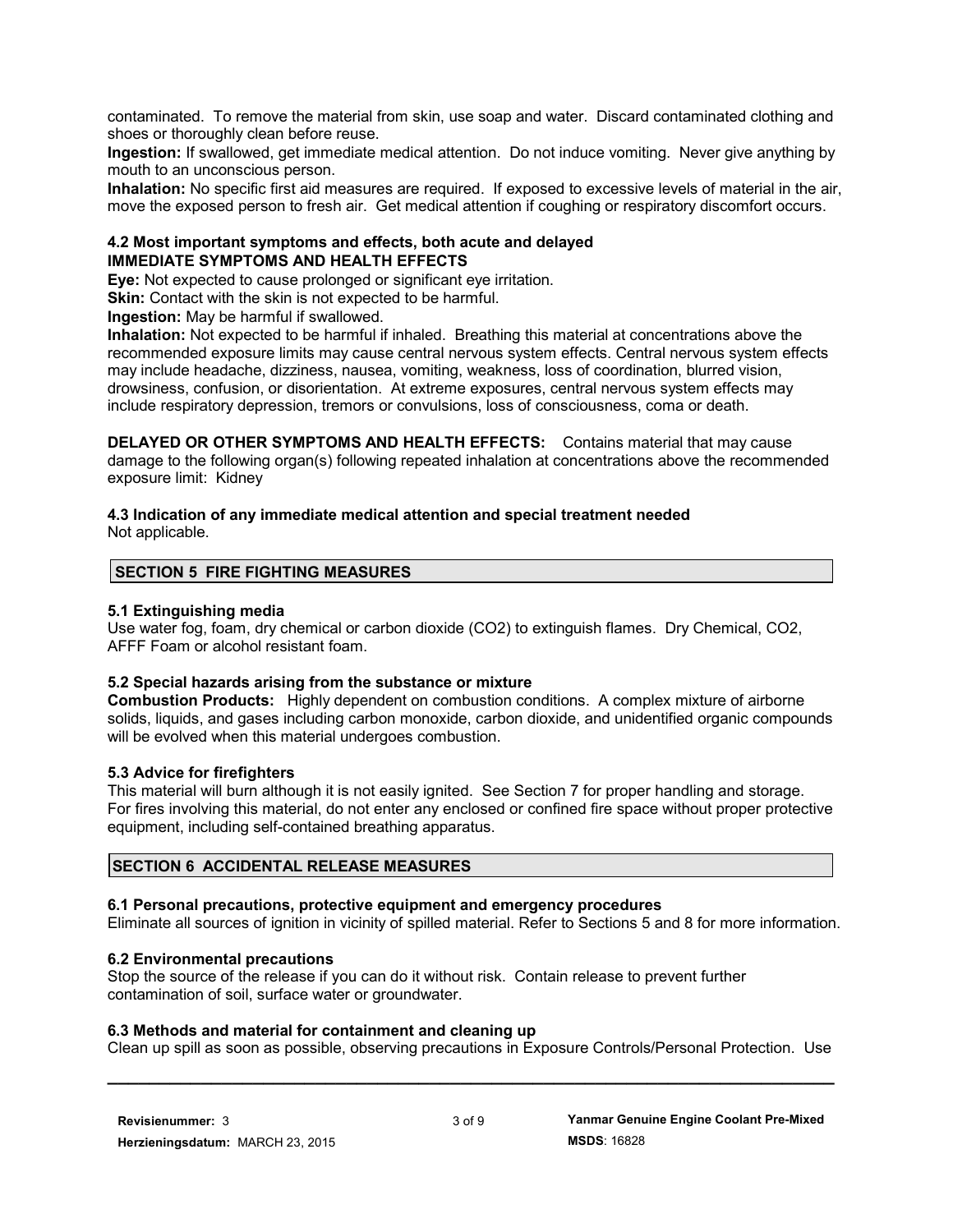appropriate techniques such as applying non-combustible absorbent materials or pumping. Where feasible and appropriate, remove contaminated soil and dispose of in a manner consistent with applicable requirements. Place other contaminated materials in disposable containers and dispose of in a manner consistent with applicable requirements. Report spills to local authorities as appropriate or required.

### **6.4 Reference to other sections**

See sections 8 and 13.

### **SECTION 7 HANDLING AND STORAGE**

#### **7.1 Precautions for safe handling**

**General Handling Information:** Avoid contaminating soil or releasing this material into sewage and drainage systems and bodies of water.

**Precautionary Measures:** Do not get in eyes, on skin, or on clothing. Do not taste or swallow. Do not breathe vapor or fumes. Wash thoroughly after handling. Keep out of the reach of children.

**Static Hazard:** Electrostatic charge may accumulate and create a hazardous condition when handling this material. To minimize this hazard, bonding and grounding may be necessary but may not, by themselves, be sufficient. Review all operations which have the potential of generating and accumulating an electrostatic charge and/or a flammable atmosphere (including tank and container filling, splash filling, tank cleaning, sampling, gauging, switch loading, filtering, mixing, agitation, and vacuum truck operations) and use appropriate mitigating procedures.

**Container Warnings:** Container is not designed to contain pressure. Do not use pressure to empty container or it may rupture with explosive force. Empty containers retain product residue (solid, liquid, and/or vapor) and can be dangerous. Do not pressurize, cut, weld, braze, solder, drill, grind, or expose such containers to heat, flame, sparks, static electricity, or other sources of ignition. They may explode and cause injury or death. Empty containers should be completely drained, properly closed, and promptly returned to a drum reconditioner or disposed of properly.

#### **7.2 Conditions for safe storage, including any incompatibilities**

Not Applicable

**7.3 Specific end use(s):**Antifreeze/Coolant

## **SECTION 8 EXPOSURE CONTROLS/PERSONAL PROTECTION**

## **GENERAL CONSIDERATIONS:**

Consider the potential hazards of this material (see Section 2), applicable exposure limits, job activities, and other substances in the work place when designing engineering controls and selecting personal protective equipment. If engineering controls or work practices are not adequate to prevent exposure to harmful levels of this material, the personal protective equipment listed below is recommended. The user should read and understand all instructions and limitations supplied with the equipment since protection is usually provided for a limited time or under certain circumstances. Refer to appropriate CEN standards.

#### **8.1 Control parameters**

No applicable occupational exposure limits exist for this material or its components. Consult local authorities for appropriate values.

#### **8.2 Exposure controls ENGINEERING CONTROLS:**

Use in a well-ventilated area.

## **PERSONAL PROTECTIVE EQUIPMENT**

**\_\_\_\_\_\_\_\_\_\_\_\_\_\_\_\_\_\_\_\_\_\_\_\_\_\_\_\_\_\_\_\_\_\_\_\_\_\_\_\_\_\_\_\_\_\_\_\_\_\_\_\_\_\_\_\_\_\_\_\_\_\_\_\_\_\_\_\_\_\_\_**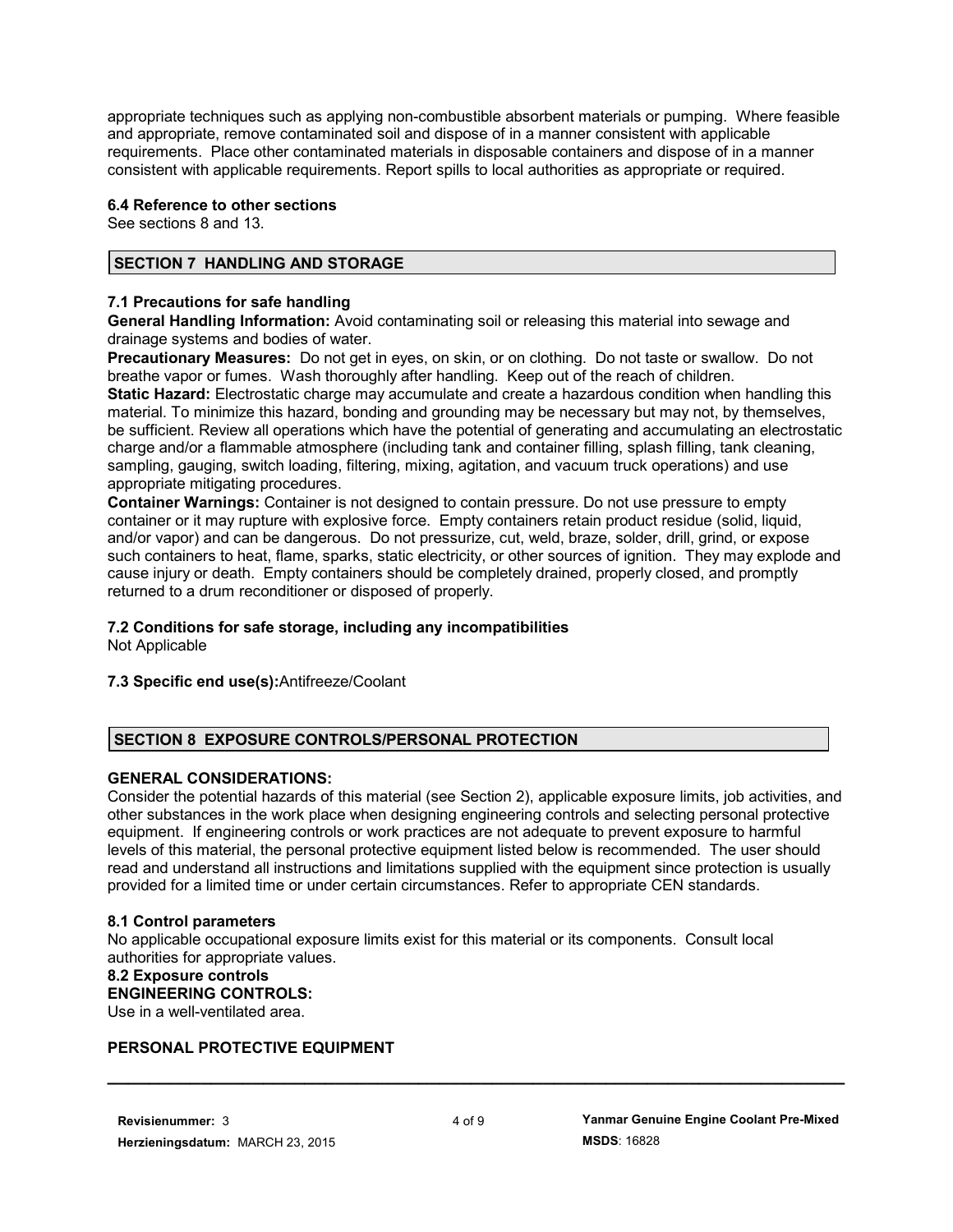**Eye/Face Protection:** No special eye protection is normally required. Where splashing is possible, wear safety glasses with side shields as a good safety practice.

Skin Protection: No special protective clothing is normally required. Where splashing is possible, select protective clothing depending on operations conducted, physical requirements and other substances in the workplace. Suggested materials for protective gloves include: Natural rubber, Neoprene, Nitrile Rubber, Polyvinyl Chloride (PVC or Vinyl).

**Respiratory Protection:** No respiratory protection is normally required.

#### **ENVIRONMENTAL EXPOSURE CONTROLS:**

See relevant Community environmental protection legislation or the Annex, as applicable.

### **SECTION 9 PHYSICAL AND CHEMICAL PROPERTIES**

**Attention: the data below are typical values and do not constitute a specification.**

**9.1 Information on basic physical and chemical properties Appearance Color:** Orange **Physical State:** Liquid **Odor:** Low odor **Odor Threshold:** No data available **pH:** 8.3 - 8.8 **Melting Point:** No data available **Freezing Point:** -37°C (-34.6°F) **Initial Boiling Point:** 100°C (212°F) (Estimated) **Flashpoint:** Not Applicable **Evaporation Rate:** No data available **Flammability (solid, gas):** No Data Available **Flammability (Explosive) Limits (% by volume in air):** Lower: Not Applicable Upper: Not Applicable **Vapor Pressure:** <0.01 mmHg @ 37.8 °C (100 °F) **Vapor Density (Air = 1):** >1 **Density:** 1 kg/l @ 15°C (59°F) **Solubility:** Soluble in water. **Partition coefficient: n-octanol/water:** No data available **Auto-ignition temperature:** No data available **Decomposition temperature:** No data available **Viscosity:** No data available **Explosive Properties:** No Data Available **Oxidising properties:** No Data Available

**9.2 Other Information:** No Data Available

## **SECTION 10 STABILITY AND REACTIVITY**

**10.1 Reactivity:** May react with strong acids or strong oxidizing agents, such as chlorates, nitrates, peroxides, etc.

**10.2 Chemical Stability:** This material is considered stable under normal ambient and anticipated storage and handling conditions of temperature and pressure.

**10.3 Possibility of hazardous reactions:** Hazardous polymerization will not occur.

**10.4 Conditions to Avoid:** Not applicable

**\_**

**\_\_\_\_\_\_\_\_\_\_\_\_\_\_\_\_\_\_\_\_\_\_\_\_\_\_\_\_\_\_\_\_\_\_\_\_\_\_\_\_\_\_\_\_\_\_\_\_\_\_\_\_\_\_\_\_\_\_\_\_\_\_\_\_\_\_\_\_\_\_**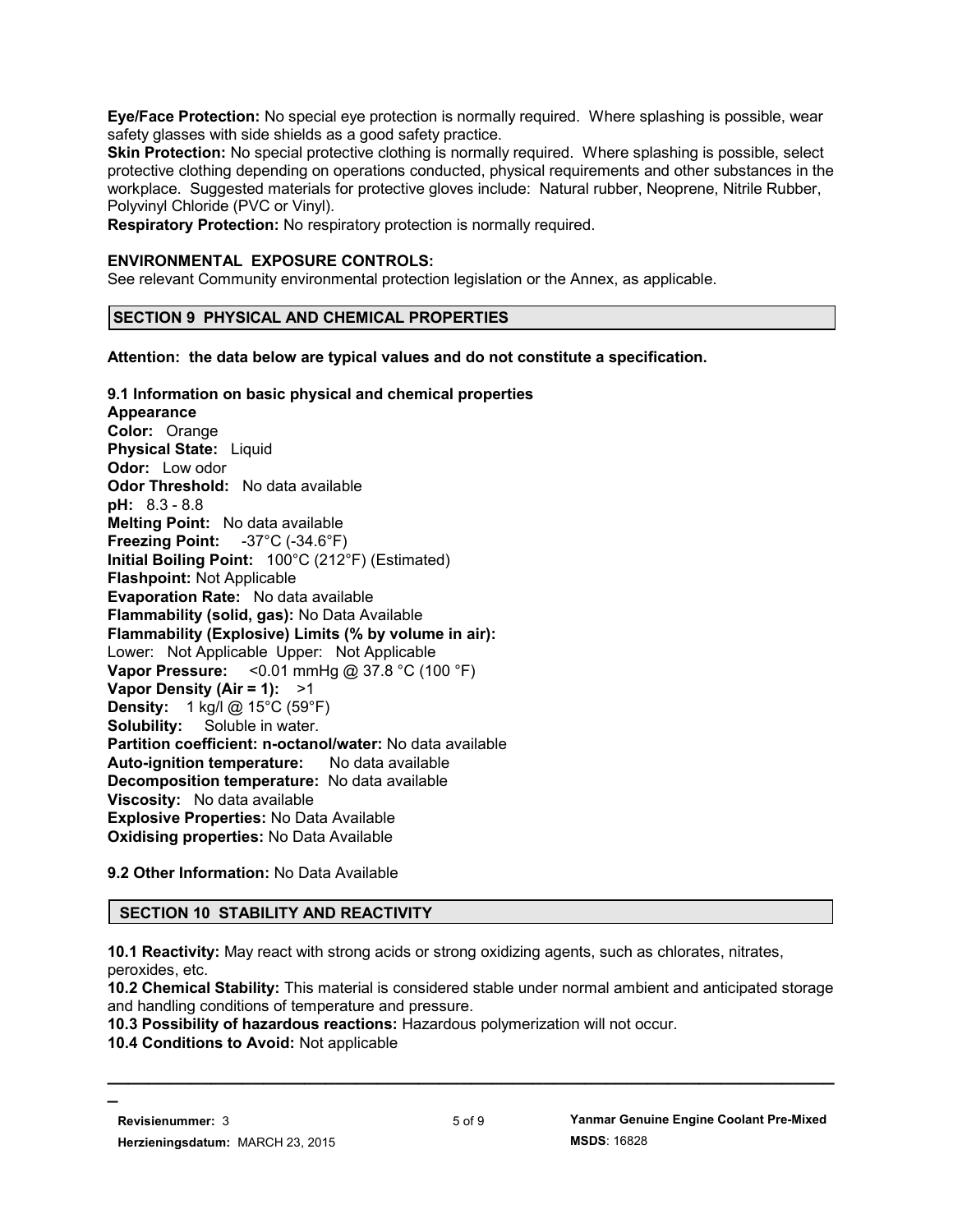**10.5 Incompatible materials to avoid:** Not applicable

**10.6 Hazardous decomposition products:** Aldehydes (Elevated temperatures), Ketones (Elevated temperatures)

### **SECTION 11 TOXICOLOGICAL INFORMATION**

#### **11.1 Information on toxicological effects**

**Serious Eye Damage/Irritation:** The eye irritation hazard is based on evaluation of data for product components.

**Skin Corrosion/Irritation:** The skin irritation hazard is based on evaluation of data for product components.

**Skin Sensitization:** The skin sensitization hazard is based on evaluation of data for product components.

**Acute Dermal Toxicity:** The acute dermal toxicity hazard is based on evaluation of data for product components.

**Acute Oral Toxicity:** The acute oral toxicity hazard is based on evaluation of data for product components.

### **Acute Toxicity Estimate (oral):** 3266 mg/kg

**Acute Inhalation Toxicity:** The acute inhalation toxicity hazard is based on evaluation of data for product components.

**Germ Cell Mutagenicity:** The hazard evaluation is based on data for components or a similar material.

**Carcinogenicity:** The hazard evaluation is based on data for components or a similar material.

**Reproductive Toxicity:** The hazard evaluation is based on data for components or a similar material.

**Specific Target Organ Toxicity - Single Exposure:** The hazard evaluation is based on data for components or a similar material.

**Specific Target Organ Toxicity - Repeated Exposure:** The hazard evaluation is based on data for components or a similar material.

#### **Aspiration Toxicity:** No data available

#### **ADDITIONAL TOXICOLOGY INFORMATION:**

This product contains ethylene glycol (EG). The toxicity of EG via inhalation or skin contact is expected to be slight at room temperature. The estimated oral lethal dose is about 100 cc (3.3 oz.) for an adult human. Ethylene glycol is oxidized to oxalic acid which results in the deposition of calcium oxalate crystals mainly in the brain and kidneys. Early signs and symptoms of EG poisoning may resemble those of alcohol intoxication. Later, the victim may experience nausea, vomiting, weakness, abdominal and muscle pain, difficulty in breathing and decreased urine output. When EG was heated above the boiling point of water, vapors formed which reportedly caused unconsciousness, increased lymphocyte count, and a rapid, jerky movement of the eyes in persons chronically exposed. When EG was administered orally to pregnant rats and mice, there was an increase in fetal deaths and birth defects. Some of these effects occurred at doses that had no toxic effects on the mothers. We are not aware of any reports that EG causes reproductive toxicity in human beings.

2-Ethylhexanoic acid (2-EXA) caused an increase in liver size and enzyme levels when repeatedly

**\_\_\_\_\_\_\_\_\_\_\_\_\_\_\_\_\_\_\_\_\_\_\_\_\_\_\_\_\_\_\_\_\_\_\_\_\_\_\_\_\_\_\_\_\_\_\_\_\_\_\_\_\_\_\_\_\_\_\_\_\_\_\_\_\_\_\_\_\_\_**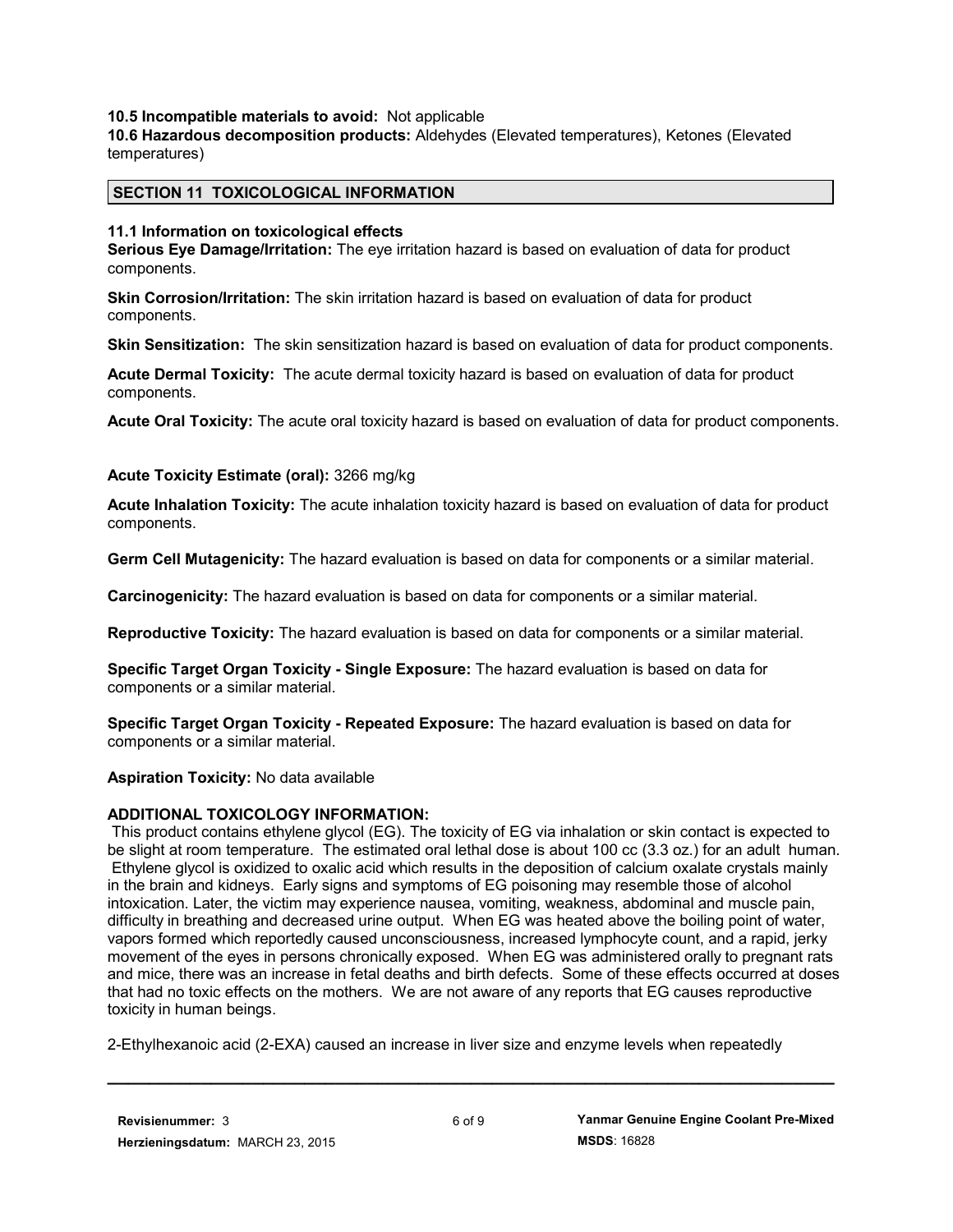administered to rats via the diet. When administered to pregnant rats by gavage or in drinking water, 2-EXA caused teratogenicity (birth defects) and delayed postnatal development of the pups. Additionally, 2-EXA impaired female fertility in rats. Birth defects were seen in the offspring of mice who were administered sodium 2-ethylhexanoate via intraperitoneal injection during pregnancy.

## **SECTION 12 ECOLOGICAL INFORMATION**

## **12.1 Toxicity**

This material is not expected to be harmful to aquatic organisms. The product has not been tested. The statement has been derived from the properties of the individual components.

### **12.2 Persistence and degradability**

This material is expected to be readily biodegradable. The product has not been tested. The statement has been derived from the properties of the individual components.

### **12.3 Bioaccumulative potential**

Bioconcentration Factor: No Data Available Octanol/Water Partition Coefficient: No data available

### **12.4 Mobility in soil**

No data available.

#### **12.5 Results of PBT and vPvB assessment**

This product is not, or does not contain, a substance that is a potential PBT or a vPvB.

#### **12.6 Other adverse effects**

No other adverse effects identified.

## **SECTION 13 DISPOSAL CONSIDERATIONS**

#### **13.1 Waste treatment methods**

Use material for its intended purpose or recycle if possible. This material, if it must be discarded, may meet the criteria of a hazardous waste as defined by international, country, or local laws and regulations. In accordance with European Waste Catalogue (E.W.C.) the codification is the following: 16 01 14

## **SECTION 14 TRANSPORT INFORMATION**

The description shown may not apply to all shipping situations. Consult appropriate Dangerous Goods Regulations for additional description requirements (e.g., technical name) and mode-specific or quantityspecific shipping requirements.

#### **ADR/RID**

NOT REGULATED AS DANGEROUS GOODS FOR TRANSPORT

**14.1 UN number:** Not applicable

**14.2 UN proper shipping name:** Not applicable

**14.3 Transport hazard class(es):** Not applicable

**14.4 Packing group:** Not applicable

**\_\_\_\_\_\_\_\_\_\_\_\_\_\_\_\_\_\_\_\_\_\_\_\_\_\_\_\_\_\_\_\_\_\_\_\_\_\_\_\_\_\_\_\_\_\_\_\_\_\_\_\_\_\_\_\_\_\_\_\_\_\_\_\_\_\_\_\_\_**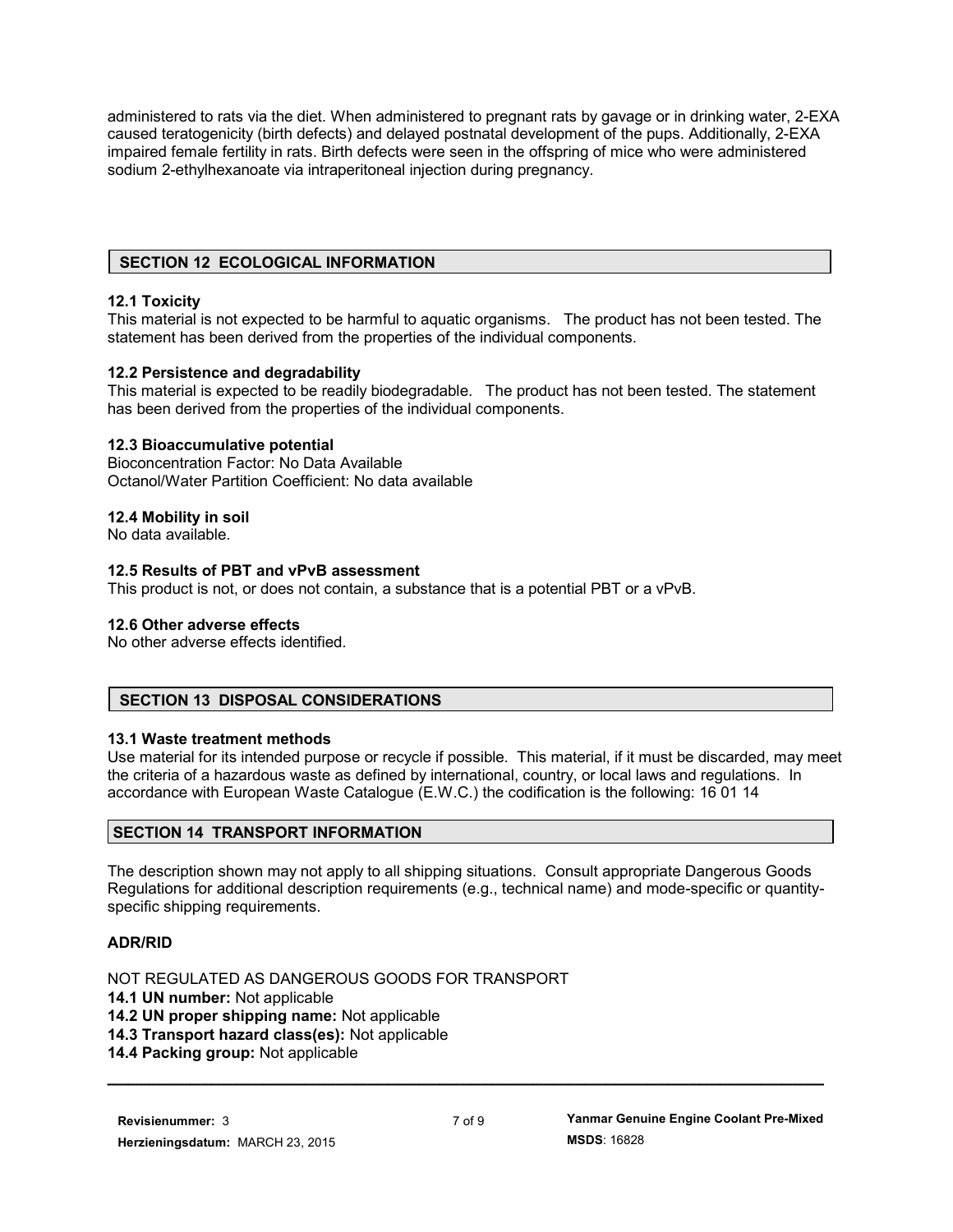- **14.5 Environmental hazards:** Not applicable
- **14.6 Special precautions for user:** Not applicable

## **ICAO**

NOT REGULATED AS DANGEROUS GOODS FOR TRANSPORT

**14.1 UN number:** Not applicable

**14.2 UN proper shipping name:** Not applicable

**14.3 Transport hazard class(es):** Not applicable

**14.4 Packing group:** Not applicable

**14.5 Environmental hazards:** Not applicable

**14.6 Special precautions for user:** Not applicable

## **IMO**

NOT REGULATED AS DANGEROUS GOODS FOR TRANSPORT

**14.1 UN number:** Not applicable

**14.2 UN proper shipping name:** Not applicable

**14.3 Transport hazard class(es):** Not applicable

**14.4 Packing group:** Not applicable

**14.5 Environmental hazards:** Not applicable

**14.6 Special precautions for user:** Not applicable

**14.7 Transport in bulk according to Annex II of MARPOL 73/78 and the IBC code:** Not applicable

## **SECTION 15 REGULATORY INFORMATION**

#### **15.1 Safety, health and environmental regulations/legislation specific for the substance or mixture REGULATORY LISTS SEARCHED:**

01=EU. Directive 76/769/EEC: Restrictions on the marketing and use of certain dangerous substances.

02=EU Directive 90/394/EEC: Carcinogens at work.

03=EU Directive 92/85/EEC: Pregnant or breastfeeding workers.

04=EU Directive 96/82/EC (Seveso II): Article 9.

05=EU Directive 96/82/EC (Seveso II): Articles 6 and 7.

06=EU Directive 98/24/EC: Chemical agents at work.

07=EU Directive 2004/37/EC: On the protection of workers.

08=EU Regulation EC No. 689/2008: Annex 1, Part 1.

09=EU Regulation EC No. 689/2008: Annex 1, Part 2.

10=EU Regulation EC No. 689/2008: Annex 1, Part 3.

11=EU Regulation EC No. 850/2004: Prohibiting and restricting persistant organic pollutants (POPs).

12=EU REACH, Annex XVII: Restrictions on manufacture, placing on the market and use of certain dangerous substances, mixture & article.

13=EU REACH, Annex XIV: Candidate List of Substances of Very High Concern for Authorization (SVHC).

No components of this material were found on the regulatory lists above.

## **CHEMICAL INVENTORIES:**

All components comply with the following chemical inventory requirements: AICS (Australia), DSL (Canada), EINECS (European Union), ENCS (Japan), IECSC (China), PICCS (Philippines), TSCA (United States).

## **15.2 Chemical safety assessment**

**\_\_\_\_\_\_\_\_\_\_\_\_\_\_\_\_\_\_\_\_\_\_\_\_\_\_\_\_\_\_\_\_\_\_\_\_\_\_\_\_\_\_\_\_\_\_\_\_\_\_\_\_\_\_\_\_\_\_\_\_\_\_\_\_\_\_\_\_\_\_**